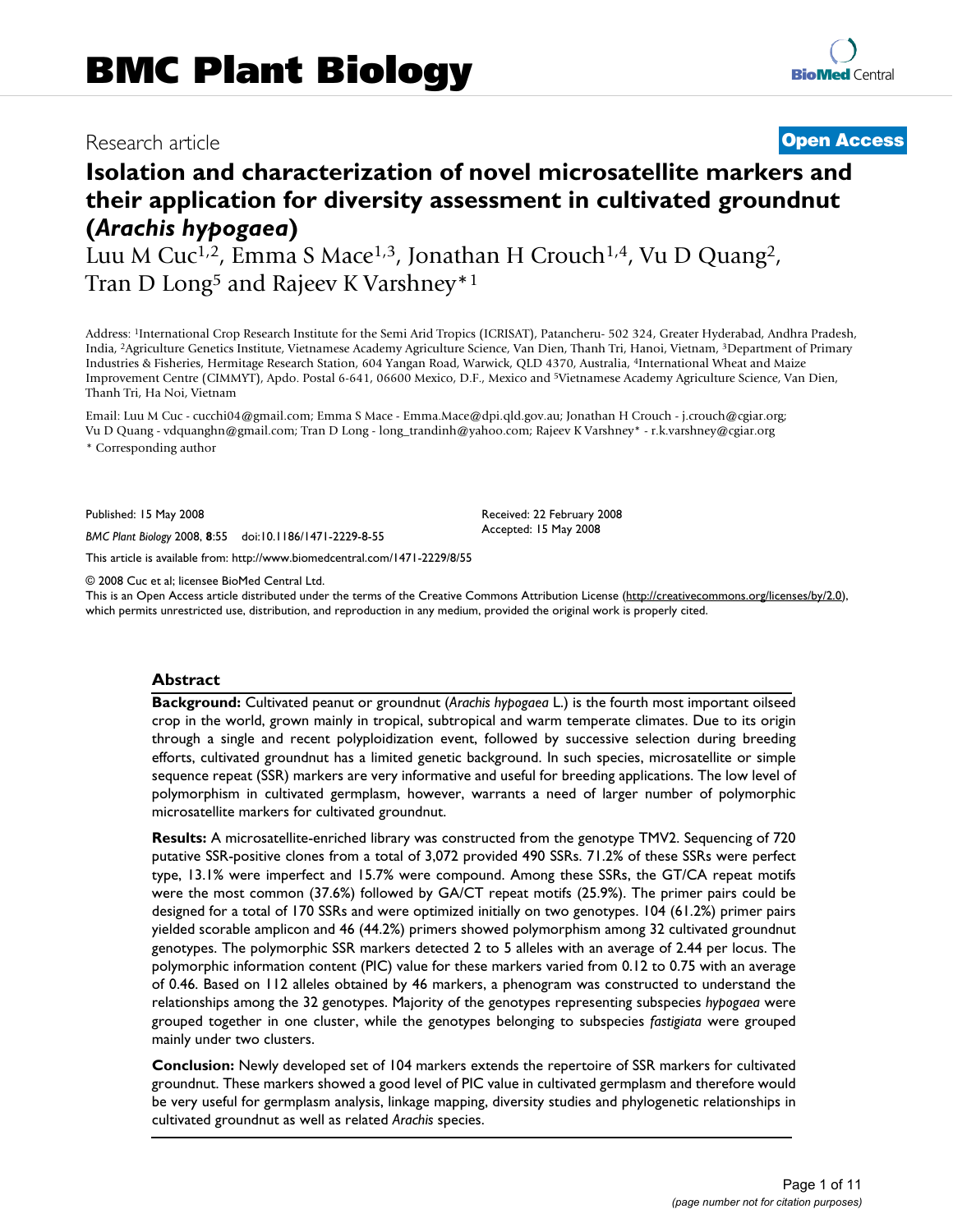# **Background**

The cultivated peanut or groundnut, *Arachis hypogaea* L.,  $(2n = 4x = 40)$  is a major crop in most tropical and subtropical areas of the world, with 68% of groundnut cultivated world-wide produced in Asia (23 Mt), 24% in Africa (8 Mt) and the remaining 8% (3.5 Mt) from North America, the Caribbean, Europe and Oceania [1]. The seeds are used for direct human consumption, and as an oil and protein source [2]. Additionally, plant residues are extremely important as fodder for cattle in many regions of the world [3]. The crop is becoming increasingly important as an income source in tree plantations before tree crops mature. In Africa and Asia, groundnut is intercropped between maize, sorghum, and soybean or, in a few areas, between mature coconut trees [4].

In contrast to the wealth of phenotypic diversity observed within cultivated groundnut, the genetic diversity observed to date within the cultivated gene-pool is much lower. This low level of genetic variation in cultivated groundnut is attributed to its origin from a single polyploidization event that occurred relatively recently on an evolutionary time scale [5]. However, additional contributing factors to the low levels of molecular polymorphism observed to date could be the marker techniques used and the amount of diversity of samples tested [6].

Molecular markers, in general, and microsatellites or simple sequence repeats (SSRs) in particular have proven very useful for crop improvement in many species [7]. In groundnut, the use of molecular markers for breeding applications, however, has been limited by the low level of the genetic variation in this species. Nevertheless, in recent years, significant efforts have been made to develop the SSR markers in groundnut [\[8-](#page-9-0)10]. Development of SSR markers traditionally requires cloning and sequencing and hence is more cost and labour-intensive, compared to PCR arbitrary priming techniques e.g. randomly amplified polymorphic DNAs (RAPDs), amplified fragment length polymorphism (AFLP) [7]. However, once the SSR markers are developed, their applications in breeding activities particularly using high throughput approaches becomes very cost effective. To isolate the SSRs from genomic DNA libraries, several approaches for creating SSR-enriched genomic libraries have been developed, with SSR selection either before [11-13] or after genomic library construction [14].

By using different approaches, > 500 SSRs have been developed in groundnut [15]. By using these SSR markers, good progress has been made in developing the genetic maps and diversity studies in AA- and BB-genome groundnut species [\[8](#page-9-0)[,9,](#page-9-1)16-22]. In case of cultivated germplasm, however, these SSR markers showed very low level of polymorphism [[8,](#page-9-0)19-22]. This is one of the reasons that despite the availability of moderate number of SSR markers in groundnut, not a single genetic map based on cultivated germplasm has been published so far. To overcome the low level of polymorphism, one of simple solutions will be to develop a critical number of SSR markers in groundnut so that a repertoire of about 200–300 polymorphic SSR markers for cultivated groundnut germplasm may be available.

The present study was initiated in order to isolate and characterize new microsatellite markers from groundnut, following a microsatellite enriched genomic library approach. The overall aim of this study is to enhance the repertoire of polymorphic SSR markers for cultivated groundnut germplasm so that genetic mapping and trait mapping could be feasible in cultivated groundnut.

# **Results and Discussion**

#### *SSR-enriched library*

The SSR enriched library was constructed from the genotype TMV2 following by modified method of Fischer and Bachmann [[23](#page-9-2)]. This library was enriched for CA and CT SSR repeat motifs. From this library, 3,072 clones were picked from 32 96-well plates. Hybridization of these clones with digoxigenin-labeled SSR probes (CA and CT) provided 720 (23.4%) putatively positive clones. Sequencing of these clones indicated the insert size in the range of 50 bp to 792 bp with an average size of 309 bp. Majority of clones (43.9%) contained the insert of moderate size (200 bp-400 bp) while 34.6% clones contained small inserts (50 bp-200 bp) and 21.5% clones contained inserts of > 500 bp.

Analysis of sequence data mentioned above with Tandem Repeat Finder (TRF) had 490 (68%) clones which contained one or more SSRs. The efficiency of the enrichment procedure for the constructed library was higher as compared to other SSR isolation studies of groundnut. Like the present study, 61% of clones were found to contain SSRs in the study of He and colleagues [20], 56% clones had SSRs in the study of Gimenes and colleagues [18] and 43.7% clones were reported to contain SSRs by Wang and colleagues [24]. However very low enrichment efficiency (10% to 31%) were obtained in some other libraries enriched for SSRs [\[8,](#page-9-0)[9](#page-9-1),21]. Indeed, this enrichment efficiency depends on many factors including the choice of restriction enzyme used for library construction, the SSR probes used for enrichment, etc. The approach used in the present study seems to be the most efficient enrichment strategy for SSR isolation in groundnut.

A redundancy level of 26% in the SSR-enriched genomic library was observed through multiple sequence alignment analysis using the *ClustalW* programme; in total 5 copies of one clone was observed, 4 copies of five clones,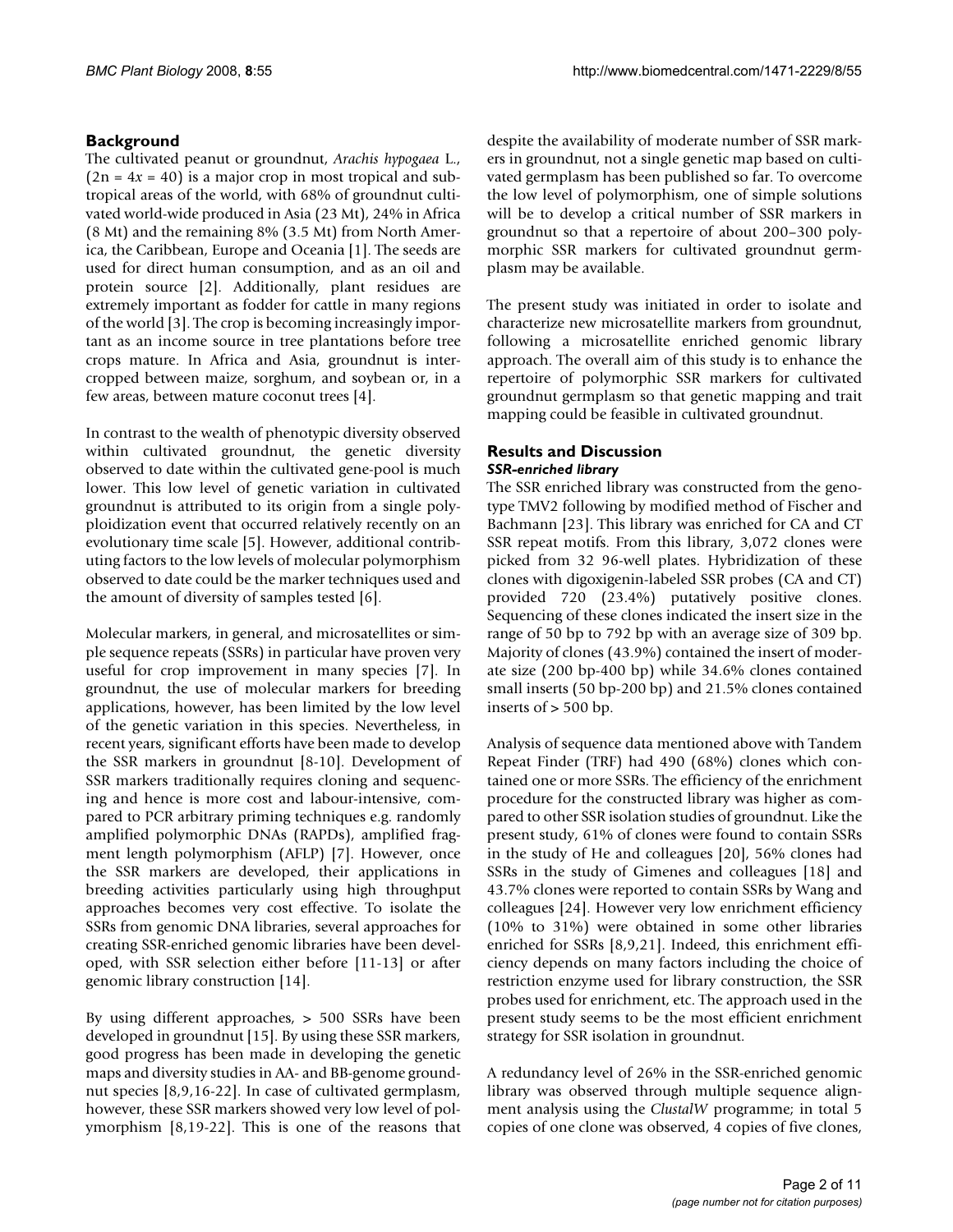3 copies of 10 clones and 2 copies of 65 clones. The rate of redundant SSR-containing clones was found to be comparable (26%) to other studies utilizing microsatelliteenriched genomic libraries in other plant species, e.g., olive tree (*Olea europaea* L., 16.6%) [25], onion (*Allium cepa* L. 24.3%) [[23\]](#page-9-2). As compared to SSR isolation studies in groundnut where upto 67% redundancy has been observed [\[8,](#page-9-0)20,21], the strategy employed in the present study seems to be quite effective to isolate a higher proportion of novel and unique SSRs. Observed level of redundancy in this study could be explained due to the existence of multiple copies of some SSRs in the groundnut genome, which may be present on both the A and B genomes within cultivated *A. hypogaea*. The bias observed for some SSRs being repeated in multiple clones could also be explained by the fact that during the enrichment procedure (adaptor ligation, amplification of singlestrand enriched DNA, bacterial growth before plating) some fragments can be arbitrarily selected over the rest.

Despite the addition of excess adapter during the enrichment procedures, 7.2% of clones were identified as concatenates, generated during the initial restriction/ligation step, by the presence of internal *Rsa*I and *Mlu*I restriction sites. Another type of concatenation may be formed during the PCR step of the enrichment cloning procedure [27]. Such chimeras usually remain undetected and may result in the failure of some primer pairs to amplify genomic DNA templates in the evaluation of primers [28].

# *Occurrence and features of SSRs*

Sequence analysis of 720 clones showed the presence of one or more SSRs in 490 (68%) clones. Following the definitions of Weber [[29](#page-10-0)], 71.2% of the SSRs identified were perfect, 13.1% were imperfect (when SSRs are interrupted by few bases) and 15.7% were compound (when more than one SSRs are spaced by few base pairs) with 9.8% being compound perfect and 5.9% being compound imperfect. Similar kind of distribution of different SSR classes was observed in different SSR isolation studies in groundnut [\[8,](#page-9-0)[9,](#page-9-1)18].

In terms of the repeat motifs, the GT/CA repeat motif was the most common, accounting for 37.6% of all repeat types, followed by GA/CT repeat at 25.9%. The previous surveys carried out on microsatellite abundance in plant genomes have shown AT as the most frequently occurring dinucleotide repeat motifs followed by AG/CT and GT/CA [30-34]. The AT repeat is self-complementary and is difficult to screen for by colony hybridization, hence the library was not enriched for AT. Abundance of GA/CT, GT/CA, AT and ATT repeat motifs in isolated SSRs in groundnut in the present study is in agreement with earlier reports on isolation of SSRs in groundnut [\[8](#page-9-0),[9](#page-9-1),20,24]. The use of separate GA and GT filters could increase the ability of detecting perfect GA/CT and GT/CA repeat motifs or the frequency of the repeats, in comparison to using mixtures of different repeat motifs in the same hybridization. However several studies have shown the retrieval of higher proportion of compound SSRs (upto 75%) when the library was enriched using a mixture of different SSR oligos [18,35,36].

The maximum repeat unit number of dinucleotide repeat motifs of GT/CA and GA/CT were 48 and 50 units, respectively; the overall repeat motif number ranging from 7 to 50. In fact, in some studies, the markers developed for longer repeat motifs were found more informative for detection of polymorphism in cultivated groundnut germplasm [[9\]](#page-9-1). In addition to GT and GA repeats containing SSRs, several SSRs containing the repeat motifs-  $(AdG)_{n}$ ,  $(CAA)_{n}$ ,  $(TAA)_{n}$ ,  $(TTG)_{n}$ ,  $(GTT)_{n}$ ,  $(TTC)_{n}$ ,  $(CCT)_{n}$  $(AAAG)_{n'}$  (TTTC)<sub>n'</sub> (TTCTC)<sub>n'</sub> (CTTTT)<sub>n'</sub> (CTCTTT)<sub>n</sub> and  $(GTGTT)$ <sub>n</sub> with 2–11 repeat numbers were also isolated. It was interesting to note that most of the clones containing these repeats had an additional repeat of GT/CA or GA/CT. Gimenes and colleagues [18] also observed 37% SSRs with different repeats, like in the present study, that were not totally complementary sequences to the oligonucelotide probes used. However, the repeat motif ATT is highly abundant and informative in several legume species like soybean [37], chickpea [[38\]](#page-10-1) and pea [39] was not observed abundant in the present study. In case of groundnut, many reports are available on isolation and distribution of SSRs, only two studies [[8](#page-9-0),[9](#page-9-1)] indicated the abundance of AAT repeat motifs. In the present study, as only 720 clones sequenced were selected randomly from the set of 3072 clones, probably sequencing of larger number of clones could have showed the abundance of AAT repeat motifs.

# *Marker development*

SSR containing sequences were used for primer designing using Primer3 programme. Following the standard criteria: primer length- 18–27 bp; Tm- 57–63°C; GC content – 40–60%, maximum Tm difference between forward and reverse primer – 1.5°C, primer pairs were designed for 170 SSR containing clones [see Additional file 1]. Of this set, 47.1% primer pairs were designed for perfect repeats, 18.2% for imperfect repeats while the remaining 34.7% for compound repeats. For the remaining sequences, the primer designing could not be possible as in some cases sequence quality was poor while in some cases the SSRs were too near the start or end of the insert. The percentage of primers designed, in relation to the number of clones sequenced (23.6%) is higher than some studies in groundnut like Moretzsohn and colleagues [[9](#page-9-1)] (10.5%), He and colleagues [20] (14.0%) and Ferguson and colleagues [[8](#page-9-0)] (21.3%) while lower than some other reports such as Moretzsohn and colleagues [21] (41.4%) and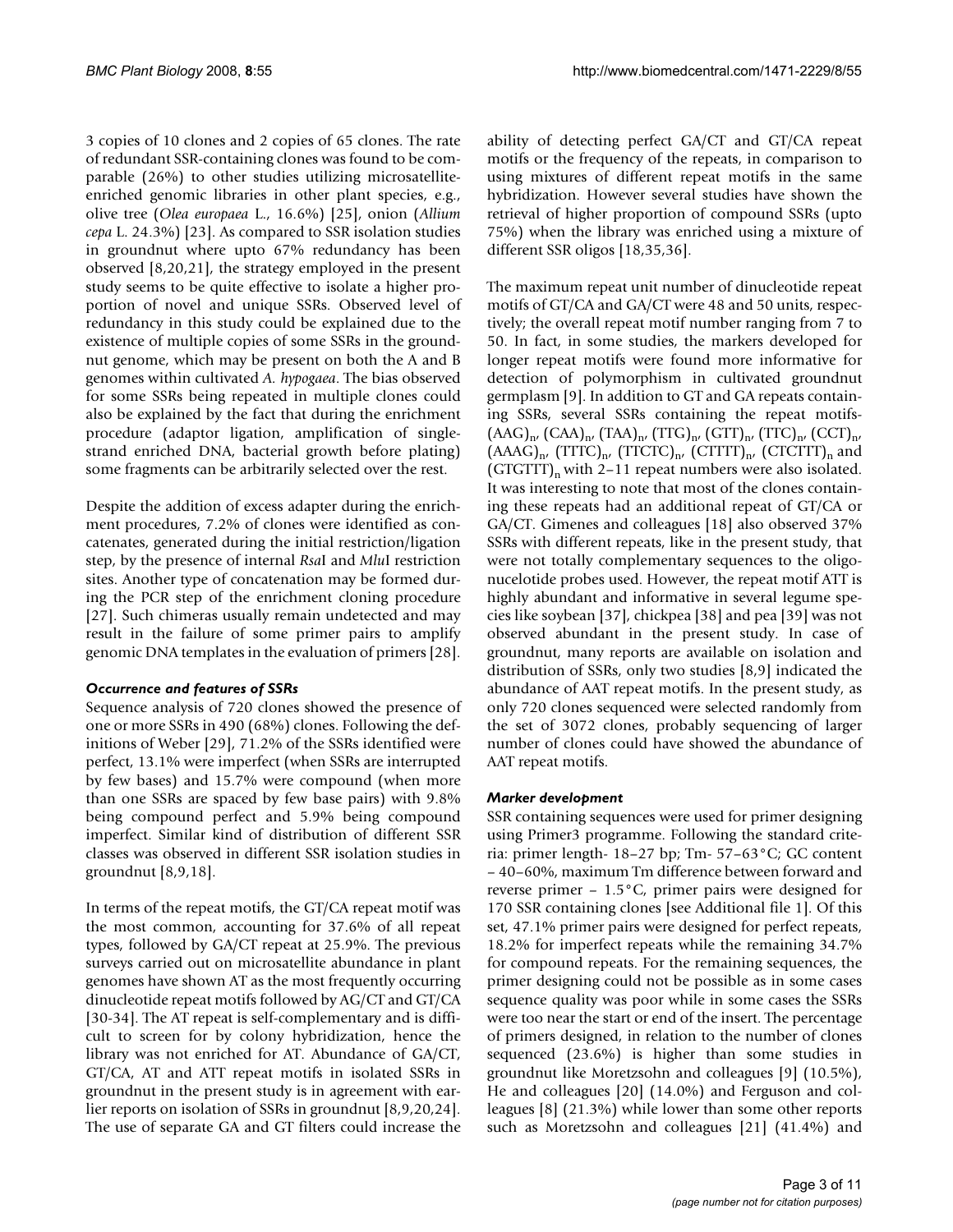Wang and colleagues [24] (43.7%). This may be attributed to the size range of insert, the restriction enzyme used for genomic DNA library construction and the approach used for SSR enrichment, etc. [7].

Newly designed SSR markers were tested for amplification on two genotypes i.e. TMV2 and ICG 99001. Of this set, only 104 (61.2%) primer pairs yielded the scorable amplicon in the genotypes examined (Table 1). The functionality of the primer pairs is comparatively lower than the studies of Ferguson and colleagues [[8](#page-9-0)] and Moretzsohn and colleagues [[9](#page-9-1)] who observed amplification in 84.9% and 81.6% cases, respectively. It is noteworthy that several PCR profiles and PCR optimization strategies were adopted in above mentioned studies, however in the present study to save costs and time, PCR conditions for non-amplifiable markers were not optimized repeatedly. Out of 104 working primers, 89 (85.6%) primer pairs were optimized on 65°C -60°C touch down profile, 14 (13.5%) primer pairs optimized on  $60^{\circ}$ C -55 $^{\circ}$ C touch down profile while only one (0.9%) primer pair was optimized on 55°C -45°C specific profiles. It is quite likely to increase the rate of functionality of newly developed markers by using different PCR conditions and profiles.

It is also noted that the markers for less than 20 repeat units produced amplicons in about 73% cases, while the markers containing the higher number of repeat units ( $>$ 20) yielded amplicon in 16.7% – 54.5% cases only. It is possible that higher number of repeat units make the *Taq* polymerase unstable that makes it unable to extend alongwith the template DNA [7].

# *SSR polymorphism*

In order to assess the potential of newly developed SSR marker for detecting the polymorphism in 4× groundnut genotypes, all the 104 primer pairs yielding PCR products were tested on the set of 32 genotypes (Table 2). As a result, only 46 (44.2%) markers showed polymorphism in the germplasm analyzed (Table 3). Of the 46 primers, 30 primers were for perfect SSRs while 16 primers were for imperfect SSRs. Marker polymorphism observed in the present study is higher or comparable to earlier studies on SSR diversity in cultivated groundnut germplasm. For example, in two different studies, He and colleagues observed polymorphism with 29.2% [40] and 33.9% markers [20] while 35.8% markers showed polymorphism in the study of Moretzsohn and colleagues [[9](#page-9-1)]. In all these studies, the SSR markers, like in the present study, were isolated from the genomic DNA libraries. It seems that either the SSR markers developed in the present study are more informative or the germplasm surveyed here is more diverse. Higher informativeness of the newly developed markers is supported by the general theory that degree of polymorphism of the SSR marker increases with the total length of the repeat [7,[9](#page-9-1),[29\]](#page-10-0). The majority of the markers (> 80%) developed here contained more than 10 repeat units for the corresponding SSRs (Table 1). However, Ferguson and colleagues [\[8\]](#page-9-0) observed higher (48.7%) marker polymorphism as compared to this study which can be attributed to the diverse nature of the germplasm examined in their study.

In recent years, SSR markers have been developed from the expressed sequence tags (ESTs) because of increasing the emphasis on developing the functional molecular markers [10]. Luo and colleagues [22] had 20% of the markers showing polymorphisms; while Moretzsohn and colleagues [[9\]](#page-9-1) detected polymorphisms in cultivated germplasm with 7.5% of the markers. Lower level of polymorphism of EST-based SSR markers can be attributed to their origin from highly conserved proportion of the genome [41]. In our opinion, the crops like groundnut having narrow genetic background needs higher number of SSR markers derived from genomic DNA library instead from cDNA library or ESTs.

The numbers of alleles detected by the set of 46 polymorphic markers were in the range of 2 to 5 with an average of 2.44 alleles per locus (Table 3). The PIC value for these polymorphic markers varied from 0.12 (IPAHM 92) – 0.75 (IPAHM 123) with an average of 0.46 (Table 3).

**Table 1: Overview on SSR marker development and polymorphism**

| <b>Repeat unit classes</b> | <b>Markers designed</b> | Marker yielding amplification | Markers showing polymorphism |
|----------------------------|-------------------------|-------------------------------|------------------------------|
| $5 - 10$                   | 15                      | 11(73.3%)                     | 3(27.3%)                     |
| $11 - 15$                  | 37                      | 27 (72.9%)                    | 14(51.8%)                    |
| $16 - 20$                  | 56                      | 38 (73.2%)                    | 23 (56.1%)                   |
| $21 - 25$                  | 33                      | 16 (48.5%)                    | 4(25.0%)                     |
| $26 - 30$                  | $\mathbf{H}$            | 6(54.5%)                      | 1(16.7%)                     |
| $31 - 35$                  |                         | 3(42.9%)                      | l (33.3%)                    |
| $36 - 40$                  |                         | $2(40.0\%)$                   | 0                            |
| > 40                       | 6                       | l (16.7%)                     | 0                            |
| Total                      | 170                     | 104(61.2%)                    | 46 (44.2%)                   |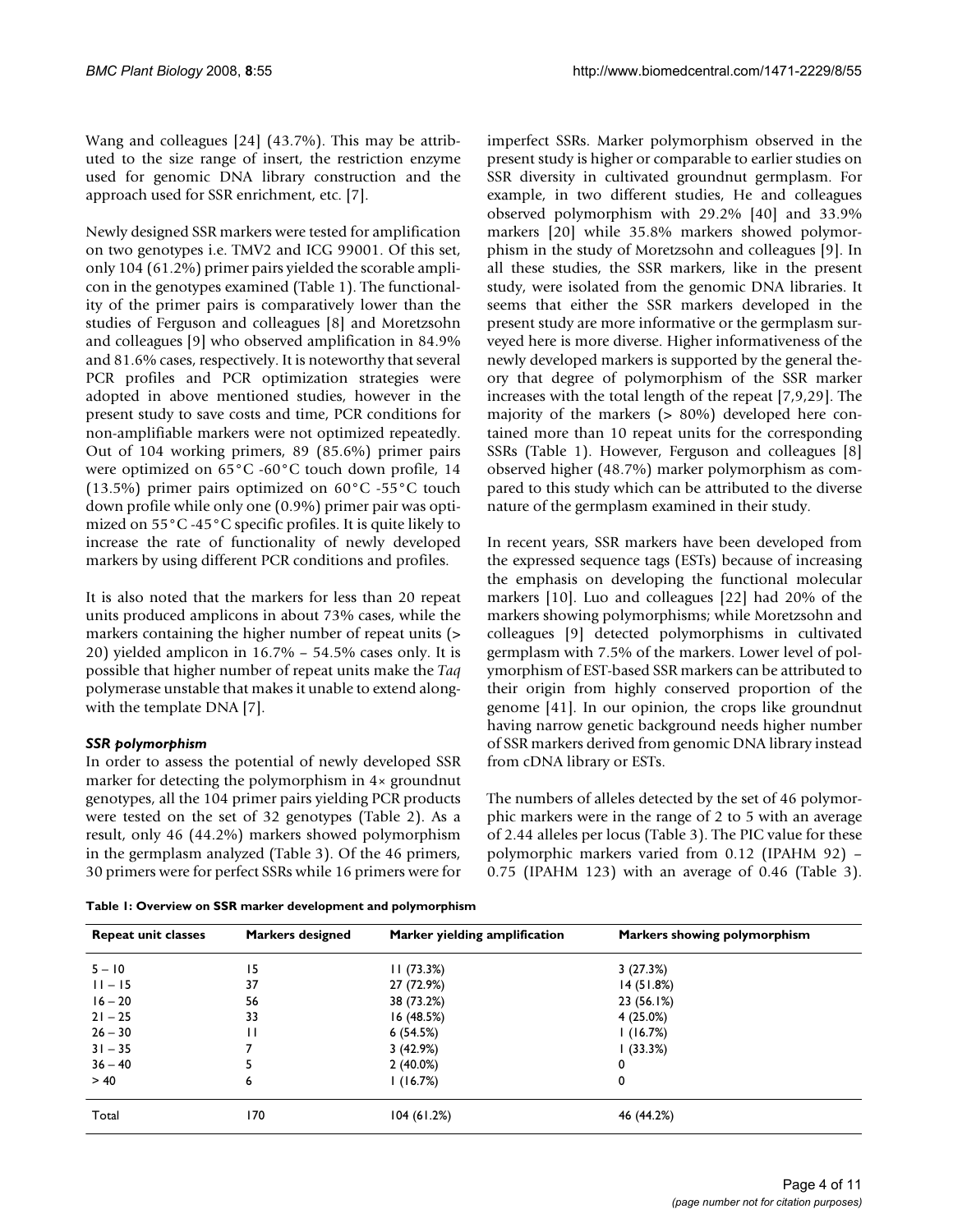| S.No.           | Genotype          | <b>Botanical Variety</b> | <b>Country of origin</b> | Market type               |
|-----------------|-------------------|--------------------------|--------------------------|---------------------------|
|                 | <b>ICG 4389</b>   | hypogaea                 | India                    | virginia, runner or bunch |
| $\mathbf{2}$    | <b>ICG 10362</b>  | hypogaea                 | Nigeria                  | virginia, runner or bunch |
| 3               | <b>ICG 10971</b>  | hypogaea                 | Peru                     | virginia, runner or bunch |
| $\overline{4}$  | <b>ICG 12235</b>  | hypogaea                 | <b>Bolivia</b>           | virginia, runner or bunch |
| 5               | <b>ICG 12621</b>  | hypogaea                 | India                    | virginia, runner or bunch |
| 6               | <b>ICG 13420</b>  | hypogaea                 | Chad                     | virginia, runner or bunch |
| 7               | <b>ICGV 99003</b> | hypogaea                 | India                    | virginia bunch            |
| 8               | <b>ICGV 99005</b> | hypogaea                 | India                    | virginia bunch            |
| 9               | <b>ICG 15405</b>  | hirsuta                  | Peru                     | peruvian runner           |
| 10              | <b>ICG 15419</b>  | hirsuta                  | Peru                     | peruvian runner           |
| П               | <b>ICG 3204</b>   | fastigiata               | China                    | valencia                  |
| 12              | <b>ICG 9987</b>   | fastigiata               | <b>Bolivia</b>           | valencia                  |
| $\overline{13}$ | <b>ICG 10704</b>  | fastigiata               | China                    | valencia                  |
| 4               | <b>ICG 11605</b>  | fastigiata               | <b>Bolivia</b>           | valencia                  |
| 15              | ICG 13430         | fastigiata               | Chad                     | valencia                  |
| 16              | <b>ICG 14421</b>  | fastigiata               | Nigeria                  | valencia                  |
| 17              | <b>ICGV 99004</b> | fastigiata               | India                    | valencia                  |
| 18              | <b>ICG 6284</b>   | fastigiata               | <b>USSR</b>              |                           |
| 9               | <b>ICG 405</b>    | fastigiata               | Paraguay                 |                           |
| 20              | <b>ICG 10074</b>  | peruviana                | Peru                     |                           |
| 21              | <b>ICG 10911</b>  | peruviana                | Peru                     |                           |
| 22              | <b>ICG 1705</b>   | peruviana                | Peru                     |                           |
| 23              | <b>ICG 7898</b>   | aequatoriana             | Ecuador                  |                           |
| 24              | <b>ICG 12553</b>  | aequatoriana             | Ecuador                  |                           |
| 25              | <b>ICG10384</b>   | vulgaris                 | Nigeria                  | spanish                   |
| 26              | <b>ICG 11175</b>  | vulgaris                 | <b>Bolivia</b>           | spanish                   |
| 27              | <b>ICG 11505</b>  | vulgaris                 | China                    | spanish                   |
| 28              | <b>ICG 11515</b>  | vulgaris                 | China                    | spanish                   |
| 29              | <b>ICG 12483</b>  | vulgaris                 | Peru                     | spanish                   |
| 30              | <b>ICG 13415</b>  | vulgaris                 | Chad                     | spanish                   |
| 31              | <b>ICGV 99001</b> | vulgaris                 | India                    | spanish                   |
| 32              | TMV <sub>2</sub>  | vulgaris                 | India                    | spanish                   |

#### **Table 2: Details on germplasm used for diversity analysis**

When looking at SSR classes and motifs, the trinucleotide SSRs showed higher allele numbers (average 2.5 per locus) and PIC values (average 0.53 per marker) followed by dinucleotide (average alleles- 2.45 per locus; PIC valueaverage 0.45 per marker) and compound SSRs (average alleles- 2.35 per locus; PIC value- average 0.44 per marker). Among dinucleotide SSRs, GA/CT repeat motifs exhibited more informativeness (average alleles- 2.6 per locus and PIC value- average 0.50 per marker) as compared to GT/CA repeat motifs (average alleles- 2.0 per locus and PIC value- average 0.33 per marker). Ferguson and colleagues [\[8\]](#page-9-0) as well as Moretzsohn and colleagues [[9\]](#page-9-1) observed higher informativeness of GA/CT repeat motifs. Therefore to develop more polymorphic markers for cultivated groundnut, we propose to isolate and develop the GA/CT repeat based SSR markers.

To understand the possible relationship between polymorphism of SSR markers with the repeat unit length of the corresponding SSRs, two scatter plots were made between repeat unit length and number of alleles detected (Fig. 1) and the PIC value calculated (Fig. 2). The scatter

plot between number of alleles and repeat unit length shows the widest variation in number of alleles was between 13 and 20 repeats and a lower number of alleles found in the low number or very high number repeats. However it does not provide any conclusive relationships between the number of alleles and repeat unit length as indicated by Ferguson and colleagues [\[8\]](#page-9-0) and Moretzsohn and colleagues [\[9\]](#page-9-1) that loci with longer repeats are much more likely to be more variable. Indeed, among the polymorphic SSR markers, the IPAHM 147 marker containing highest number of repeat units (41) provided just 2 alleles while the IPAHM 103 markers with 20 repeat units long SSR revealed the highest number of alleles (5). This is possible as the majority of the polymorphic SSR markers detected 2 and 3 alleles in the present study.

The scatter plot between PIC value and repeat unit length indicates that the higher PIC values  $(> 0.50)$  were between 13 and 20 repeats while lower PIC values were found in the low number  $\left( < 13 \right)$  or very high number  $\left( > 20 \right)$ repeats. It is noteworthy that the relationship appeared to be SSR class specific as it was more consistent for the com-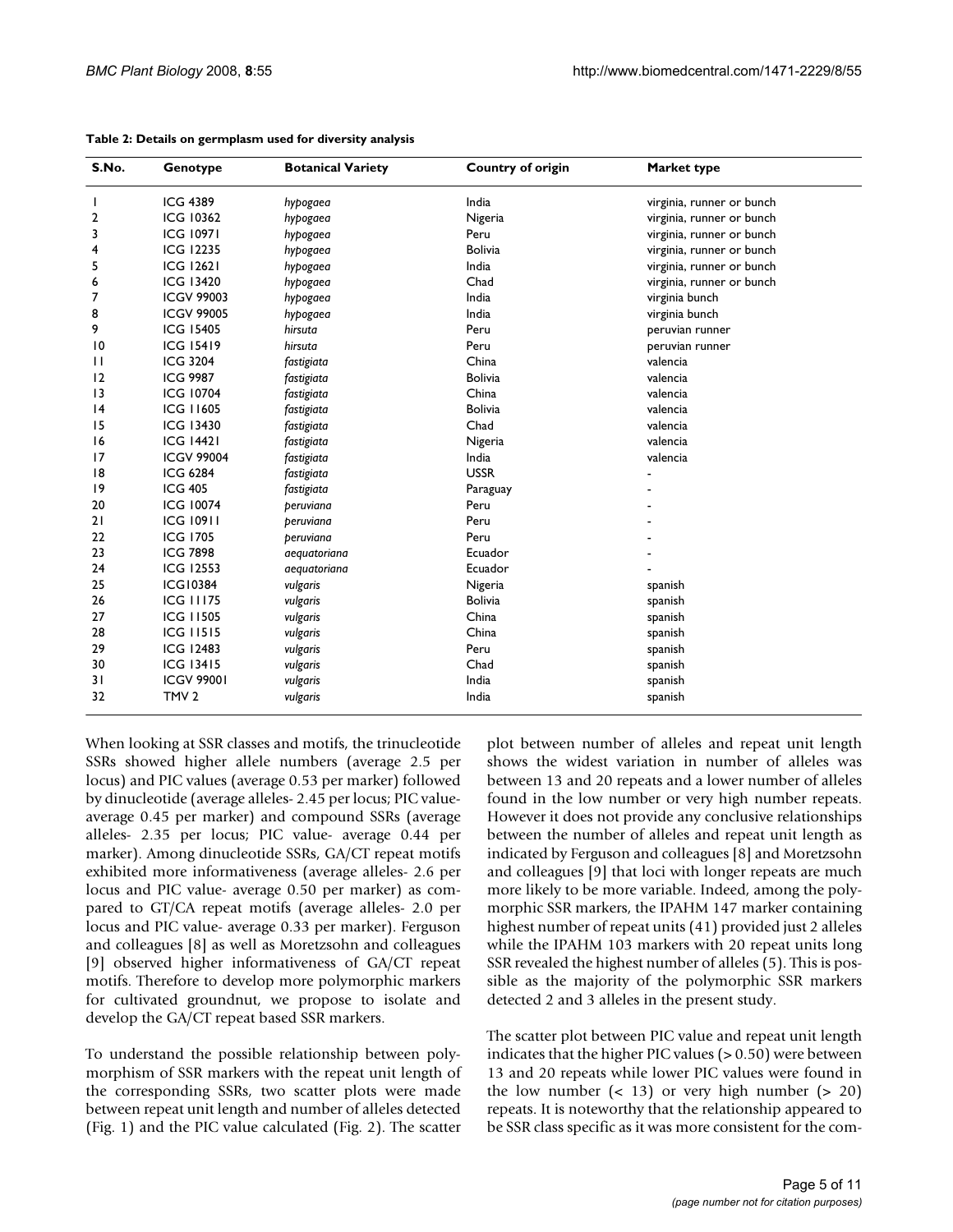| S.No           | Marker              | No. of alleles          | PIC  |
|----------------|---------------------|-------------------------|------|
| I              | <b>IPAHM 23</b>     | 2                       | 0.40 |
| $\overline{2}$ | <b>IPAHM73</b>      | 3                       | 0.62 |
| 3              | IPAHM <sub>82</sub> | $\overline{2}$          | 0.34 |
| 4              | <b>IPAHM 92</b>     | $\overline{2}$          | 0.12 |
| 5              | IPAHM 93            | 3                       | 0.60 |
| 6              | IPAHM103            | 5                       | 0.73 |
| 7              | IPAHM 105           | 3                       | 0.62 |
| 8              | IPAHM 108           | 3                       | 0.62 |
| 9              | IPAHM 123           | 4                       | 0.75 |
| 10             | IPAHM 136           | $\overline{\mathbf{c}}$ | 0.49 |
| П              | IPAHM 147           | $\overline{2}$          | 0.27 |
| 12             | IPAHM 165           | 3                       | 0.51 |
| 13             | IPAHM 166           | $\overline{\mathbf{c}}$ | 0.48 |
| 4              | IPAHM 171 a         | 3                       | 0.55 |
| 15             | IPAHM 171 c         | $\overline{2}$          | 0.17 |
| 16             | IPAHM 176           | $\overline{2}$          | 0.49 |
| 17             | IPAHM 177           | $\overline{2}$          | 0.31 |
| 18             | IPAHM 219           | $\overline{\mathbf{c}}$ | 0.36 |
| 19             | IPAHM 229           | $\overline{2}$          | 0.46 |
| 20             | IPAHM 282           | $\overline{2}$          | 0.43 |
| 21             | IPAHM 283           | $\overline{2}$          | 0.49 |
| 22             | IPAHM 287           | 3                       | 0.63 |
| 23             | IPAHM 288           | $\overline{2}$          | 0.43 |
| 24             | IPAHM 290           | $\overline{2}$          | 0.26 |
| 25             | IPAHM 352           | 3                       | 0.58 |
| 26             | IPAHM 354           | 3                       | 0.57 |
| 27             | IPAHM 356           | 3                       | 0.51 |
| 28             | IPAHM 373           | 3                       | 0.58 |
| 29             | IPAHM 375           | $\overline{\mathbf{c}}$ | 0.63 |
| 30             | IPAHM 395           | $\overline{2}$          | 0.48 |
|                | IPAHM 406           | $\overline{2}$          | 0.36 |
| 31             |                     | 2                       |      |
| 32             | IPAHM 407 a         | $\overline{2}$          | 0.30 |
| 33             | IPAHM 429           |                         | 0.35 |
| 34             | IPAHM 451           | $\overline{2}$          | 0.13 |
| 35             | IPAHM 455           | 2                       | 0.31 |
| 36             | IPAHM 468           | $\overline{2}$          | 0.32 |
| 37             | IPAHM 475           | 3                       | 0.67 |
| 38             | IPAHM 524           | 2                       | 0.48 |
| 39             | IPAHM 531           | $\overline{2}$          | 0.48 |
| 40             | IPAHM 540           | $\overline{2}$          | 0.25 |
| 41             | IPAHM 569           | 2                       | 0.38 |
| 42             | IPAHM 659           | 4                       | 0.69 |
| 43             | IPAHM 684           | 2                       | 0.46 |
| 44             | IPAHM 689           | 2                       | 0.50 |
| 45             | IPAHM 716           | 3                       | 0.70 |
| 46             | IPAHM 718           | 2                       | 0.12 |

**Table 3: Polymorphism features of SSR markers developed**

pound SSRs. As no other report, to the best of our knowledge, is available on relationship between PIC value and repeat unit length in groundnut, a direct comparison of the observed results could not be possible.

Based on our investigations on relationship of repeat unit length with number of alleles or PIC value, no consistent relationship between the number of repeat units and SSR polymorphism was observed. It has been reported earlier that the degree of polymorphism increases with the total



Figure 1 **Number of alleles per locus for SSR markers of different repeat units.**

length of the repeat [\[9](#page-9-1)[,29](#page-10-0),[38,](#page-10-1)39], some other studies including in groundnut showed no relationship or weak correlation between SSR polymorphism and repeat unit length [[8](#page-9-0),20,42,43].

#### *Diversity analysis and genetic relationships*

Based on the unique DNA fingerprint profiles of each accession of cultivated groundnut obtained by the polymorphic markers, a phenogram was constructed to understand the relationships among the cultivated groundnut germplasm surveyed. The dendrogram based on DICE similarity coefficient and constructed using the DARwin programme classified the germplasm in four main clusters A, B, C and D (Fig. 3). The cluster A contained 14 genotypes, the cluster B contained 8 genotypes while the other two clusters namely C and D contained 8 and 2 genotypes, respectively. Under each of these main clusters, genotypes were grouped further into sub clusters. For



# **Figure 2**

**Relationships between PIC value of SSR markers and repeat unit length.**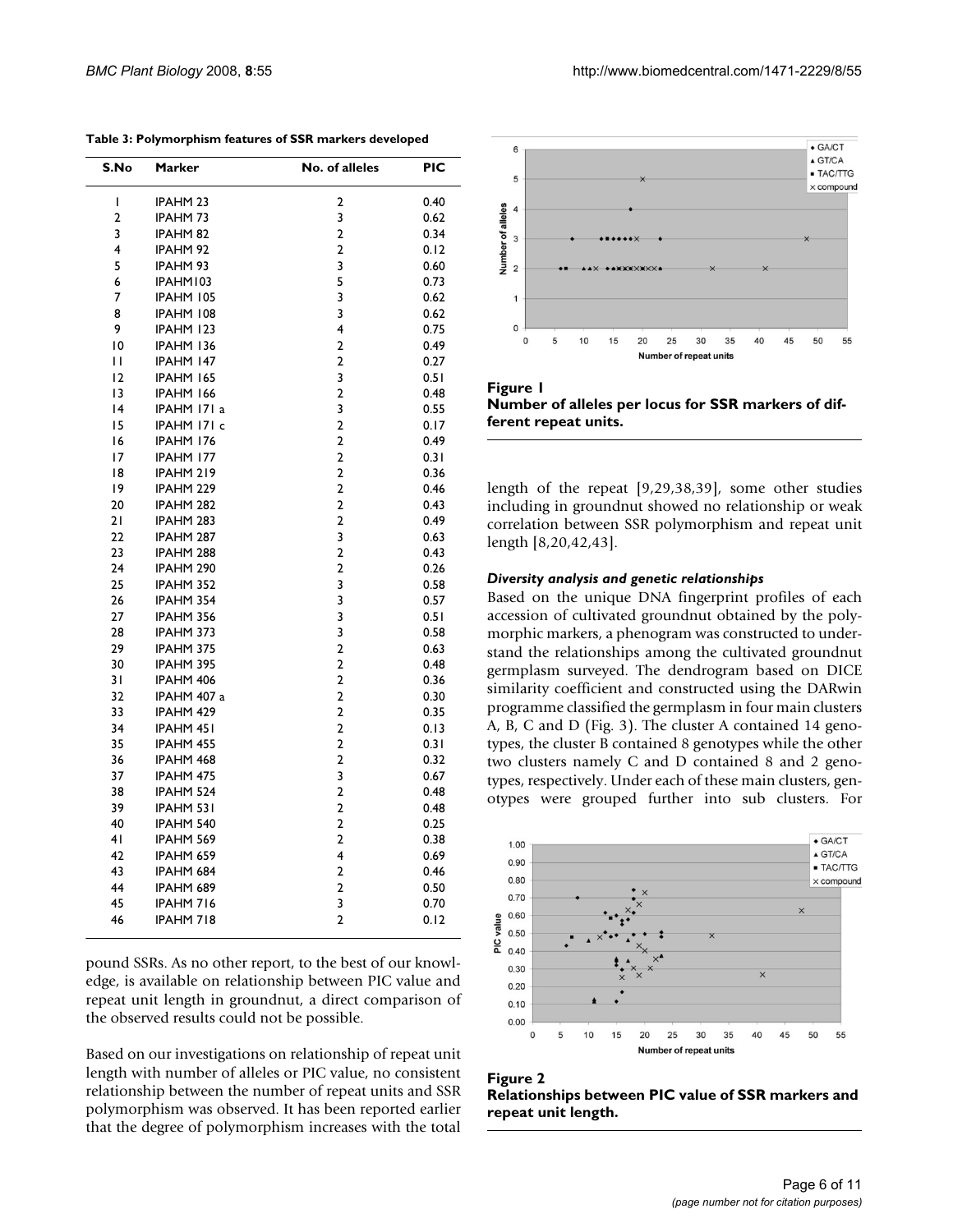

# analysis method **Figure 3** Dendrogram based on allele sharing genetic distances of 32 cultivated groundnut genotypes generated by the neighbor joining

**Dendrogram based on allele sharing genetic distances of 32 cultivated groundnut genotypes generated by the neighbor joining analysis method.** The numbers on the branches indicate bootstrap values (expressed in percentages, based on 100 replications).

instance, the cluster A contained four subclusters (AI, AII, AIII and AIV) and the cluster B (BI, BII) and C (CI and CII) contained two subclusters each.

Majority of the genotypes (8 out of 10) representing subspecies *hypogaea* (6 *hypogaea* and 2 *hirsuta* genotypes) were found in the main cluster A. The genotypes belonging to *fastigiata* subspecies were grouped mainly under the main clusters B and C. The grouping of genotypes representing two subspecies in different clusters agrees with the classification of groundnut botanical varieties [44]. However,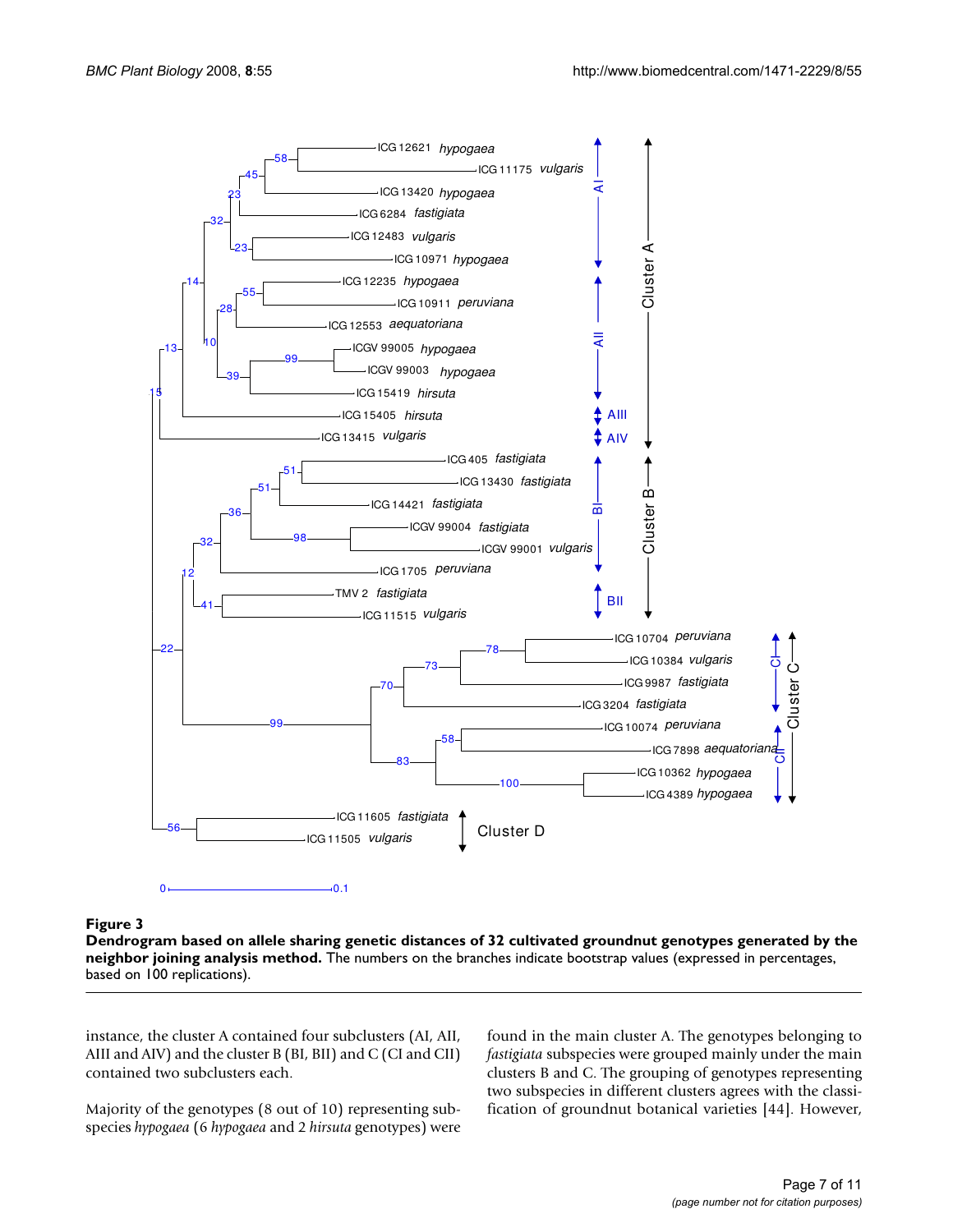in an earlier study [45] genotypes representing the two subspecies were classified in only two groups.

The cluster B contained 4 (out of 10) genotypes belonging to variety *fastigiata* and three genotypes belonging to variety *vulgaris*. The cluster C also contained the genotypes from the *fastigiata* subspecies that includes 2 genotypes of variety *fastigiata*, 2 to variety *peruviana* and one each from varieties *vulgaris* and *aequatoriana*. The cluster D contained only 2 genotypes belonging to subspecies *fastigiata*. Majority of the nodes under the main clusters were supported by high bootstrap values.

It is important to note that positioning of botanical varieties *aequatoriana* and *peruviana* to the subspecies *fastigiata* or *hypogaea* has been debatable in the literature. For instance, in the past, based on morphological and physiological traits, two botanical varieties were classified under the subspecies *fastigiata* (that includes other varieties *fastigiata* and *vulgaris*) while AFLP markers suggested relationships of *aequatoriana* and *peruviana* to *hypogaea* rather than subspecies *fastigiata* [45]. The present study included only two *aequatoriana* and three *peruviana* genotypes, and they were grouped under all three major clusters (A, B and C). Nevertheless, like the observations of He and Prakash [45], four out of the five genotypes representing *aequatoriana* and *peruviana* subspecies showed closer relationships with the *hypogaea* genotypes (clusters AII and CII) while only one genotype of *peruviana* subspecies (ICG 1705) showed some proximity to subspecies *fastigiata*. The botanical variety *peruviana*, based on RAPD and ISSR marker data, was classified as an operational taxonomic unit in addition to four varieties i.e. *fastigiata, vulgaris* (both belonging to subspecies *fastigiata*), *runner* and *bunch* (both belonging to subspecies *hypogaea*) [\[46\]](#page-10-2).

It is interesting to note that the two accessions with resistance to leaf rust (ICGV 99003 and ICGV 99005) were grouped together (AII) and similarly the other two accessions resistance to late leaf spot (ICGV 99001 and ICGV 99004) were grouped together (BI). It seems that genotypes resistant to leaf rust and late leaf spot shared the pedigree or have the same resource of resistance. However, three accessions resistance to early leaf spot (ICG 405, ICG 1705 and ICG 6284) were scattered in the dendrogram. The accession, TMV2, susceptible to all three diseases (leaf rust, late leaf spot and early leaf spot) was present under cluster B. The dendrogram suggests the potential parental genotypes having higher genetic diversity for constructing the mapping population(s) for mapping the leaf rust, late leaf spot and early leaf spot. Even selection and utilization of diverse cultivars in breeding programmes is needed to enhance the diversity of breeding populations for selection gains in the future [\[47](#page-10-3)].

#### **Conclusion**

The results of this study highlight a reliable and efficient way of obtaining microsatellites markers from cultivated groundnut. It is desirable to isolate and characterize more DNA markers in cultivated groundnut for more productive genomic studies, such as genetic mapping, markerassisted selection, and gene discovery. Construction and sequencing of SSR enriched library yielded a total of 400 SSRs, however, primer pairs could be designed for only 170 SSRs of which 104 primer pairs showed the functionality. As a result, the present study contributes a new set of 104 SSR markers for cultivated groundnut. In order to assess the potential of newly developed markers for germplasm analysis, screening of these markers on 32 genotypes showed reasonable level of polymorphism. Newly developed markers detected on average 2.44 alleles per locus with an average PIC value 0.46. The present study also provided some indications about nature and type of repeat class or length of SSRs on the polymorphism of corresponding SSR marker. Finally, the SSR markers, developed in this study would be very useful for germplasm analysis, population genetic structure and phylogenetic relationships.

# **Methods**

#### *Plant material*

For constructing the SSR-enriched genomic libraries, the groundnut germplasm line TMV2, belonging to the Spanish botanical variety was used. While two genotypes (TMV2 and ICG 99001) were used for optimizing the PCR assays for newly developed SSR markers, a set of 32 genotypes were used for identifying the potential polymorphic markers for cultivated groundnut germplasm (Table 2). Of these 32 genotypes, 10 genotypes represent the subspecies *hypogaea (*2 to variety *hirsuta* and 8 to variety *hypogaea)* and the remaining 22 genotypes belong to subspecies *fastigiata* (10 to variety *fastigiata*, 7 to variety *vulgaris*, 3 to variety *peruviana* and 2 to variety *aequatoriana*).

# *DNA extraction*

Total genomic DNA was isolated from unfurled leaves according to a modified CTAB-based procedure [48]. The quality of DNA was checked on 1% agarose gels and the DNA concentrations using spectrophotometer UV- 160A following the recommendations of manufacturer (Shimadzu Corporation, Japan).

# *Construction of SSR-enriched library*

A modified protocol of Fischer and Bachmann [[23](#page-9-2)] was used for constructing the SSR enriched library. Six micrograms of genomic DNA genomic were digested by blunt end – generating restriction endonuclease *Rsa*I. After confirming digestion on agarose gel electrophoresis, the *Mlu*I adapter, consisting of a 21-mer (5'-CTCTTGCTTA**CGCG**T-GGACTA-3') and a phosphorylated 25-mer (5'-pTAGTC-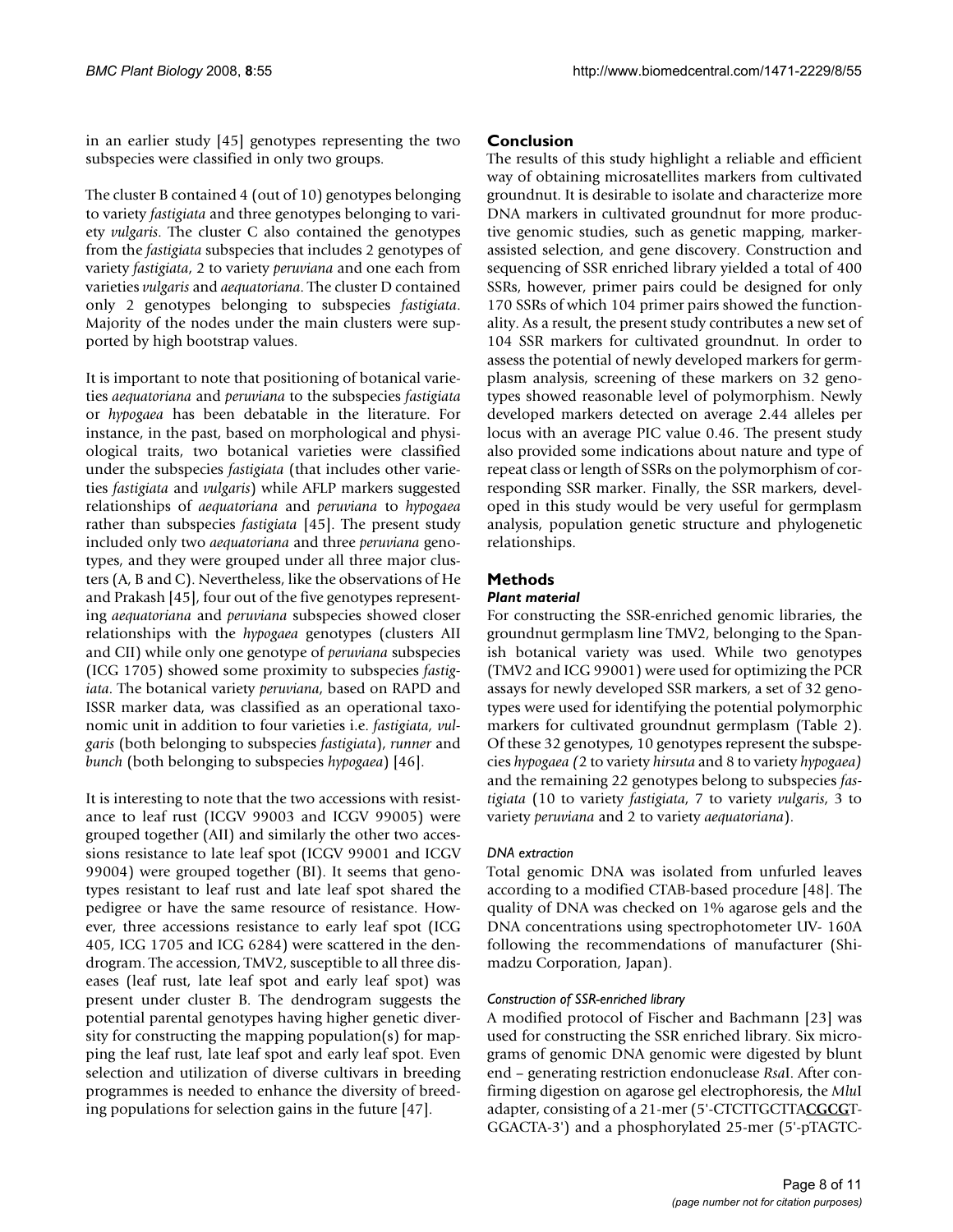CA**CGCG**TAAGCAAGAGCACA-3') was ligated to the blunt termini of restriction fragments using 50 ng adapter/μg of genomic DNA. Ligation was performed for 2 hours at 37°C in order to allow the restriction digest to continue, hence preventing the DNA fragments from religating to one another. The ligation products were then separated on a 1% TAE agarose gel and fragments size from 100–900 bp and 900–1500 bp cut from the gel and purified with GFX Gel Band Purification Kit (Amersham Biosciences, USA). The constructs were then heat denatured and hyribridised to biotinylated microsatellite oligonucleotides. The hybridizations were carried out using 75 μl of 6×SSC and 150 nM of each biotinylated oligo  $(GT)_{15}$  and  $(GA)_{15}$  overnight at  $T_{\text{hvb}} = T_m - 5$ °C. The hybrids were subsequently bound to streptavidin – coated magnetic beads (Dynabeads M -280 Streptavidin- Dynal, Norway). In order to capture the target sequences, the beads were incubated either at room temperature for 15 min for the 100–900 bp fragments or at 43°C for one hour for the 900–1500 bp fragments. Non-hybridizing genomic DNA was subsequently removed through a series of washes; twice in  $2 \times$  SSC; 0.1% SDS (5 mins each, at  $25^{\circ}$ C), twice in  $1 \times$  SSC (5 mins each, at 25 $^{\circ}$ C) and finally twice in 1×SSC at  $T_{\text{hyb}}$  for 2 and 5 mins respectively. The bound DNA was eluted as single stranded fragments in TE preheated to 95°C.

The hybridized DNA fragments served as a template for PCR using the 21-mer oligonucleotide as the primer (30 cycles with 56°C annealing temperature). Following PCR, like samples were combined and purified using the GFX column purification Kit (Amersham Biosciences, USA). The purified PCR products were then digested with *Mlu*I to obtain vector-compatible, sticky ended fragments by incubation at 37°C overnight. The restriction fragments were purified using a MicroSpin™ column (Amersham Biosciences, USA) prior to ligation into a modified pUC19 vector (pJV1) (Edwards et al., 1996 [11]) which had been linearized with *Bss*HII and dephosphorylated. The ligated vector fragments were transformed into competent *E. coli* DH5α cells (Invitrogen, USA), plated on LB agar containing ampicillin (100 μg/ml). To allow for blue-white selection, the plates were spread with 5 bromo-4-chloro-3-indolyl-β-D-galactopyranoside (X-gal; 80 μg/ml) plus isopropyl β-D-thiogalactopyranoside (IPTG; 80 μg/ml). White colonies were picked and plated in a grid on LB containing ampicillin, prior to making colony lifts with Nylon Membranes, positively charged, following the recommendation of manufacturer (Amersham Biosciences, USA). Hybridization was carried out at 42°C overnight using digoxigenin-labelled probes containing the SSR motifs being searched (Roche, Germany).

#### *Sequencing of SSR-positive clones*

The SSR positive clones identified after hybridization were grown overnight in 3 ml LB broth with 100 μg/mL ampicillin. Plasmid DNA was extracted using GFX™ Micro Plasmid Prep Kit (Amersham Biosciences, USA). Subsequently, the plasmid DNA was sequenced using M13 Forward 24-mer Sequencing Primer following the dideoxynucleotide chain termination method on ABI 3700 sequencer. Base calling was carried out using Phred [49]. Sequence data were quality trimmed using the sliding windows of 50 bp with a minimal average Phred score of 20.

#### *SSR identification and primer designing*

The sequencing data were analysed using the *ClustalW* programme in order to determine the rate of redundancy in the library. Non-redundant sequences were analysed with Tandem Repeat Finder software [50]. The SSR containing sequences were subsequently used for primer design using Primer3 programme. Primers were designed from within the regions flanking the repeat motifs; for dinucleotides the repeat motifs selected were greater than 14 bp in length, trinucleotides greater than 15 bp and tetranucleotides greater than 16 bp.

#### *Amplification and visualization of microsatellite loci*

PCR reactions for all the primer pairs were performed in 5 μl reaction volume following three touch down profiles i.e. 65–55°C (89 markers), 60–55°C (14 markers) and 55–45°C (1 marker). The PCR was performed on 5 ng of genomic DNA with varying amount of primer pairs,  $Mg^{2+}$ , dNTPs and *Taq* DNA polymerase. Details on these reaction components for each primer pair (marker), that yielded PCR amplicon, are given in Additional file 1. Touch down amplification programs included 94°C for 2 min, 30 cycles of 94°C for 45 sec, annealing temperature  $(65-55\degree C/60-55\degree /55-45\degree C)$  for 60 sec, 72 °C for 60 sec and a final extension of 10 min at 72°C.

The PCR products were separated on a non- denaturing 6% polyacrylamide gel at 250 V for 2.5 to 3 hours in 1× TBE buffer and visualized by silver staining, modified from Kolodny [51]. The presence or absence of amplicons in the genotypes examined was scored as 1 or 0, respectively.

# *Statistical analysis*

The polymorphism information content (PIC) of each microsatellite locus was determined as described by Weir [52]:

$$
\text{PIC} = 1\text{-}\Sigma\ P_\text{i}{}^2,
$$

where  $P_i$  is the frequency of the *i*th allele in the genotypes examined.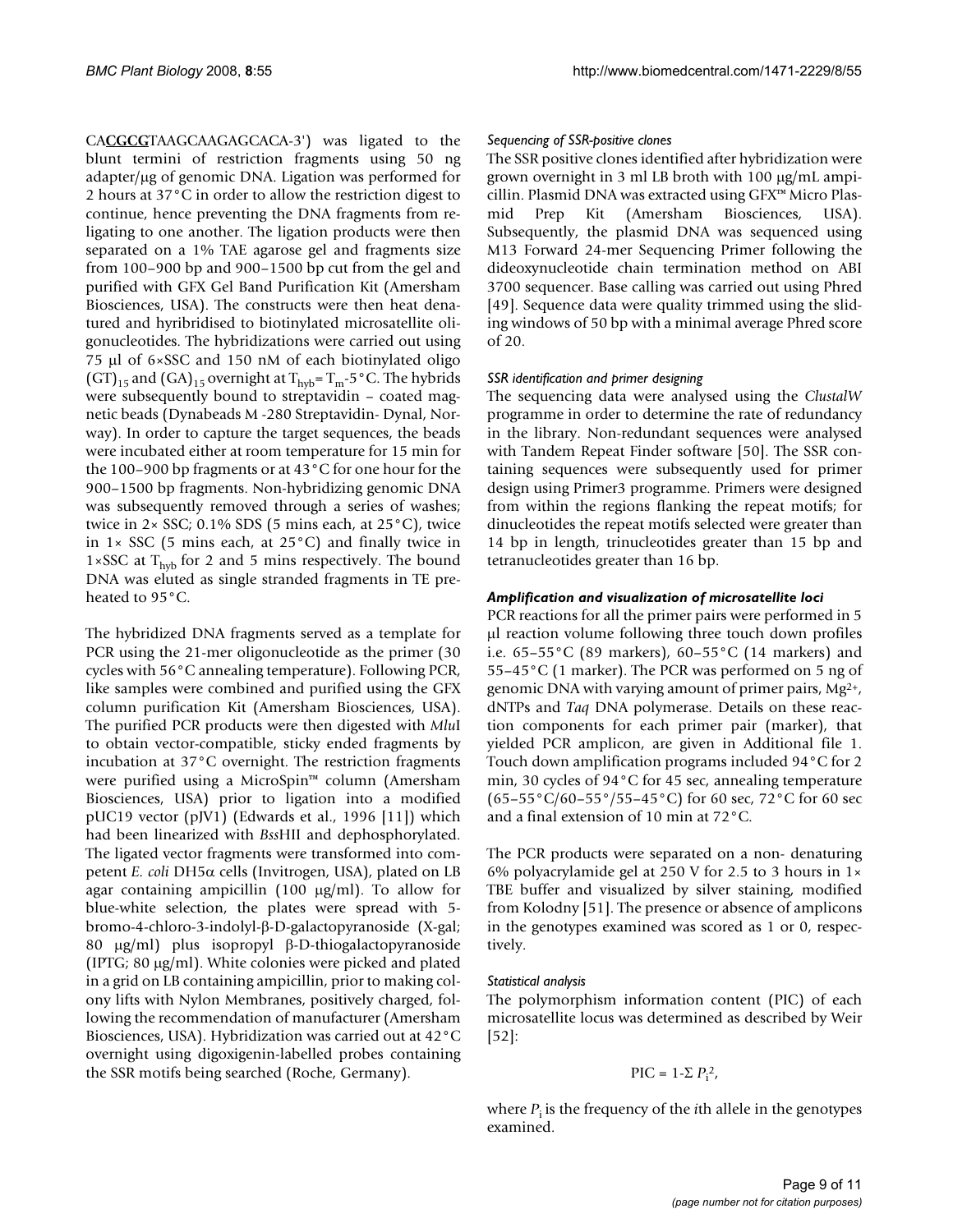Allelic data obtained in 0–1 fashion for all alleles at microsatellite loci amplified were used for computing the inter-individual genetic dissimilarity following simple matching coefficient by using DARwin v 5.0.153 programme [53]. The dissimilarity matrix thus generated was further used to generate UPGMA (Unweighted Pair Group Method with Arithmetic mean) dendrogram following neighbour-joining (NJ) by using the DARwin programme.

#### **Authors' contributions**

LMC and ESM executed majority of the research work, VDQ, TDL and RKV analyzed the data. JHC, ESM and RKV were involved in designing and planning the work and interpreting the results. RKV drafted and edited the manuscript critically with help of LMC. All authors read and approved the final manuscript.

# **Additional material**

#### **Additional file 1**

*Features and polymorphism status of new set of SSR markers developed. The data provided represent the details of the new set of SSR markers e.g. marker name, Genbank accession IDs, primer sequences, PCR conditions and amplification status.*

Click here for file

[\[http://www.biomedcentral.com/content/supplementary/1471-](http://www.biomedcentral.com/content/supplementary/1471-2229-8-55-S1.doc) 2229-8-55-S1.doc]

# **Acknowledgements**

Authors gratefully acknowledge Mr. A. Gafoor for technical assistance and Dr H. D. Upadhyaya for providing the germplasm analysed in this study. Thanks are due to Asian Development Bank and Indian Council of Agriculture Research (National Fund, India) for sponsoring the research projects 'Rapid crop improvement for poor farmers in the semi-arid tropics of Asia' and 'Gene-based genetic maps and molecular markers for biotic and abiotic stress tolerance in cultivated groundnut', respectively that made this study possible.

#### **References**

- 1. Dwivedi SL, Crouch JH: **Proceedings of a Workshop for the Asian Development Bank supported project on molecular** breeding of sorghum, groundnut and chickpea. 2003:28-43.
- 2. Weiss EA: *Oilseed Crops* London, UK: Longman; 1983:660.
- 3. Savage GP, Keenan JI: **The composition and nutritive value of groundnut kernels.** In *The groundnut crop: A scientific basis for improvement* Edited by: Smart J. London, UK: Chapman and Hall; 1994:173-213.
- 4. Stalker HT, Moss JP: **Speciation, cytogenetics and utilization of** *Arachis* **species.** *Adv Agron* 1987, **41:**1-39.
- 5. Young ND, Weeden NF, Kochert G: **Genome mapping in legumes (Fam.** *Fabaceae***).** In *Genome Mapping in Plants* Edited by: Paterson AH. Austin, USÁ: Landes Company; 1996:211-227.
- 6. Singh AK, Smartt J, Simpson CE, Raina SN: **Genetic variation via molecular polymorphism in groundnut,** *Arachis hypogaea* **L.** *Genet Resour Crop Evol* 1998, **45:**119-126.
- 7. Gupta PK, Varshney RK: **The development and use of microsatellite markers for genetic analysis and plant breeding with emphasis on bread wheat.** *Euphytica* 2000, **113:**163-185.
- <span id="page-9-0"></span>8. Ferguson ME, Burow MD, Schultz SR, Bramel PJ, Paterson AH, Kresovich S, Mitchell S: **Microsatellite identification and characteri-**

**zation in peanut (***A. hypogaea* **[L.\).](http://www.ncbi.nlm.nih.gov/entrez/query.fcgi?cmd=Retrieve&db=PubMed&dopt=Abstract&list_uids=15067392)** *Theor Appl Genet* 2004, **108:**1064-1070.

- <span id="page-9-1"></span>9. Moretzsohn MC, Leoi L, Proite K, Guimaraes PM, Leal-Bertioli SCM, Gimanes MA, Martin WS, Valls JFM, Grattapaglia D, Bertioli D: **A microsatellite – based, gene-rich linkage map for the AA genome of** *Arachis* **[\(Fabaceae\).](http://www.ncbi.nlm.nih.gov/entrez/query.fcgi?cmd=Retrieve&db=PubMed&dopt=Abstract&list_uids=16088397)** *Theor Appl Genet* 2005, **111:**1060-1071.
- 10. Mace ES, Varshney RK, Mahalakshmi V, Seetha K, Gafoor A, Leeladevi Y, Crouch JH: *In silico* **development of simple sequence repeat markers within the aeschynomenoid/dalbergoid and genistoid clades of the Leguminosae family and their transferability to** *Arachis hypogaea***, groundnut.** *Plant Sci* 2007, **174:**51-60.
- 11. Edwards KJ, Barker JHA, Daly A, Jones C, Karp A: **Microsatellite libraries enriched for several microsatellite sequences in plants.** *BioTechniques* 1996, **20:**759-760.
- 12. Karagyozov L, Kalcheva ID, Chapman VM: **[Construction of ran](http://www.ncbi.nlm.nih.gov/entrez/query.fcgi?cmd=Retrieve&db=PubMed&dopt=Abstract&list_uids=8367317)[dom small-insert genomic libraries highly enriched for sim](http://www.ncbi.nlm.nih.gov/entrez/query.fcgi?cmd=Retrieve&db=PubMed&dopt=Abstract&list_uids=8367317)[ple sequence repeats.](http://www.ncbi.nlm.nih.gov/entrez/query.fcgi?cmd=Retrieve&db=PubMed&dopt=Abstract&list_uids=8367317)** *Nucl Acids Res* 1993, **21:**3911-3912.
- 13. Kijas JMH, Fowler JCS, Garbett CA, Thomas MR: **[Enrichment of](http://www.ncbi.nlm.nih.gov/entrez/query.fcgi?cmd=Retrieve&db=PubMed&dopt=Abstract&list_uids=8024786) microsatellites from the citrus genome using biotinylated [oligonucleotide sequences bound to streptavidin-coated](http://www.ncbi.nlm.nih.gov/entrez/query.fcgi?cmd=Retrieve&db=PubMed&dopt=Abstract&list_uids=8024786) [magnetic particles.](http://www.ncbi.nlm.nih.gov/entrez/query.fcgi?cmd=Retrieve&db=PubMed&dopt=Abstract&list_uids=8024786)** *BioTechniques* 1994, **16:**656-662.
- 14. Ito T, Smith CL, Cantor CR: **[Sequence-specific DNA purification](http://www.ncbi.nlm.nih.gov/entrez/query.fcgi?cmd=Retrieve&db=PubMed&dopt=Abstract&list_uids=1731318) [by triplex affinity capture.](http://www.ncbi.nlm.nih.gov/entrez/query.fcgi?cmd=Retrieve&db=PubMed&dopt=Abstract&list_uids=1731318)** *Proc Natl Acad Sci USA* 1992, **89:**495-498.
- 15. Varshney RK, Hoisington DA, Upadhyaya HD, Gaur PM, Nigam SN, Saxena K, Vadez V, Sethy NK, Bhatia S, Aruna R, Gowda MVC, Singh NK: **Molecular genetics and breeding of grain legume crops for the semi-arid tropics.** In *Genomic Assisted Crop Improvement Genomics Applications in Crops Volume II*. Edited by: Varshney RK, Tuberosa R. Dordrecht, The Netherlands: Springer; 2007:207-242.
- Hopkins MS, Casa AM, Wang T, Mitchell SE, Dean RE, Kochert GD, Kresovich S: **Discovery and characterization of polymorphic simple sequence repeats (SSRs).** *Crop Sci* 1999, **39:**1243-1247.
- 17. Palmieri DA, Hoshino AA, Bravo JP, Lopes CR, Gimenes MA: **Isolation and characterization of microsatellite loci from the forage species** *Arachis pintoi* **(Genus** *Arachis***).** *Mol Ecol Notes* 2002, **2:**551-553.
- 18. Gimenes MA, Hosino AA, Barbosa AVG, Palmieri DA, Lopes CR: **Characterization and trasferability of microsatellite markers of cultivated peanut (***Arachis hypogaea***[\).](http://www.ncbi.nlm.nih.gov/entrez/query.fcgi?cmd=Retrieve&db=PubMed&dopt=Abstract&list_uids=17326826)** *BMC Plant Biol* 2007, **7:**9.
- 19. He G, Prakash CS: **Identification of polymorphic DNA markers in cultivated peanut (***Arachis hypogaea. L***.).** *Euphytica* 1997, **97:**143-149.
- 20. He G, Meng R, Newman M, Gao GM, Pittman RN, Prakash CS: **Microsetellites as DNA markers in cultivated peanut (***Arachis hypogaea* **[L.\).](http://www.ncbi.nlm.nih.gov/entrez/query.fcgi?cmd=Retrieve&db=PubMed&dopt=Abstract&list_uids=12713672)** *BMC Plant Biology* 2003, **3:**3.
- 21. Moretzsohn MC, Hopkins MS, Mitchell SE, Kresovich S, Valls JFM, Ferreira ME: **Genetic diversity of peanut (***Arachis hypogaea* **[L.\)](http://www.ncbi.nlm.nih.gov/entrez/query.fcgi?cmd=Retrieve&db=PubMed&dopt=Abstract&list_uids=15253775) [and its wild relatives based on the analysis of hypervaraible](http://www.ncbi.nlm.nih.gov/entrez/query.fcgi?cmd=Retrieve&db=PubMed&dopt=Abstract&list_uids=15253775) [regions of the genome.](http://www.ncbi.nlm.nih.gov/entrez/query.fcgi?cmd=Retrieve&db=PubMed&dopt=Abstract&list_uids=15253775)** *BMC Plant Biology* 2004, **4:**11.
- 22. Luo M, Dang P, Guo BZ, He G, Holbrook CC, Bausher MG, Lee RD: **Generation of expressed sequence tag (ESTs) for gene discovery and marker development in cultivated peanut.** *Crop Sci* 2005, **45:**346-353.
- <span id="page-9-2"></span>23. Fischer D, Bachmann K: **Microsatelite enrichment in organisms with large genomes (***Allium cepa* **[L.\).](http://www.ncbi.nlm.nih.gov/entrez/query.fcgi?cmd=Retrieve&db=PubMed&dopt=Abstract&list_uids=9591129)** *Biotechniques* 1998, **24(5):**796-800, 802.
- 24. Wang CT, Yang XD, Chen DX, Yu SL, Liu GZ, Tang YY, Xu JZ: **Isolation of simple sequence repeats from groundnut.** *Elect Jour Biotechnol* 2007, **10:**473-480.
- 25. Rallo P, Dorado G, Martin A: **Development of simple sequence repeats (SSRs) in olive tree (***Olea europaea* **L.).** *Theor Appl Genet* 2000, **101:**984-989.
- 26. Fisher PJ, Richardson TE, Gardner RC: **Characteristics of singleand multi-copy microsatellites from** *Pinus radiata***.** *Theor Appl Genet* 1998, **96:**969-979.
- 27. Koblizkova A, Dolezel J, Macas J: **[Subtraction with 3' modified oli](http://www.ncbi.nlm.nih.gov/entrez/query.fcgi?cmd=Retrieve&db=PubMed&dopt=Abstract&list_uids=9668971)[gonucleotides eliminates amplification artifacts in DNA](http://www.ncbi.nlm.nih.gov/entrez/query.fcgi?cmd=Retrieve&db=PubMed&dopt=Abstract&list_uids=9668971) [libraries enriched for microsatellites.](http://www.ncbi.nlm.nih.gov/entrez/query.fcgi?cmd=Retrieve&db=PubMed&dopt=Abstract&list_uids=9668971)** *BioTechniques* 1998, **25:**32-38.
- 28. Becher SA, Steinmetz K, Weising K, Boury S, Peltier D, Renou JP, Kahl G, Wolff K: **Microsatellites for cultivar identification in** *Pelargonium***.** *Theor Appl Genet* 2000, **101:**643-651.